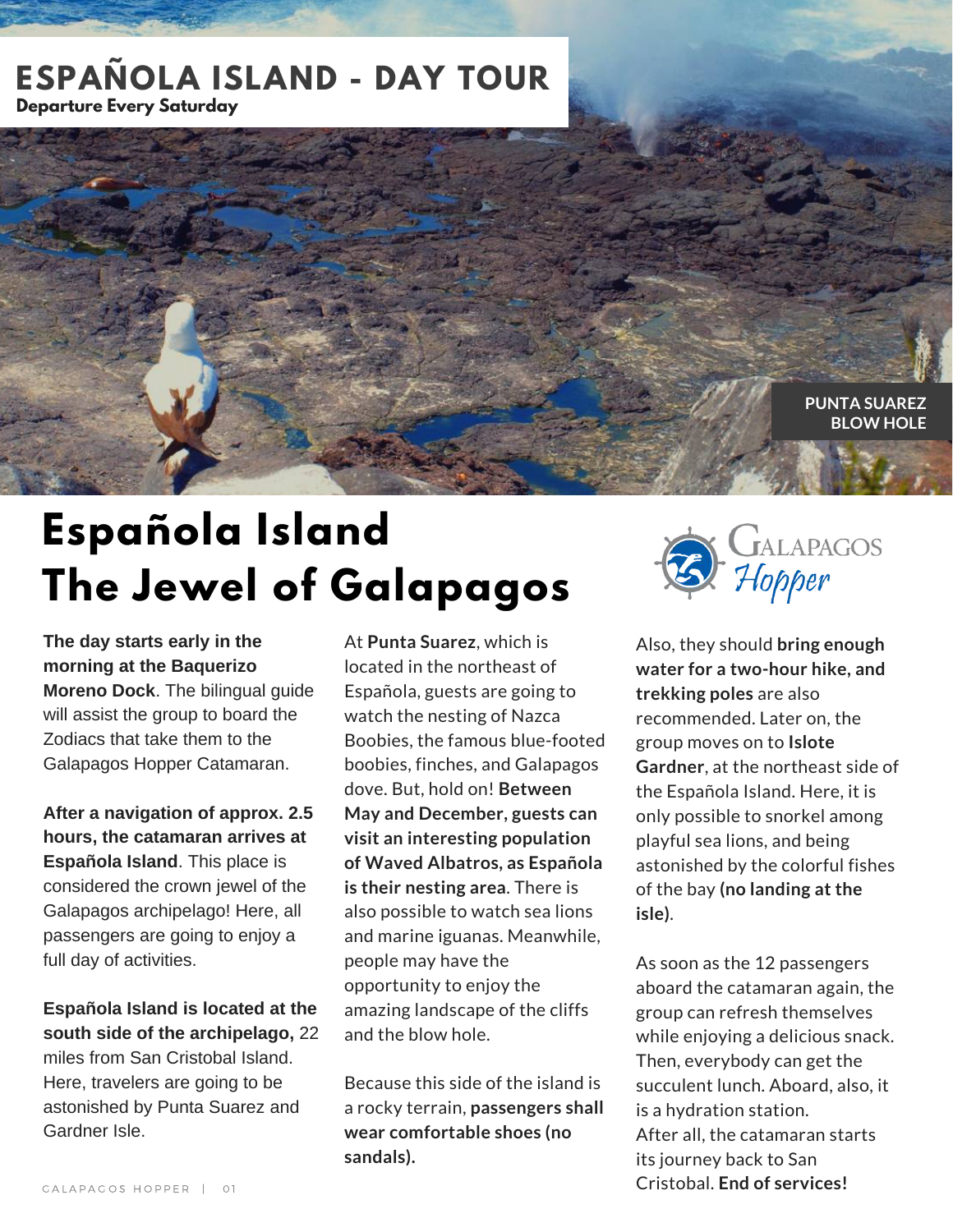

## www.galapagoshopper.com